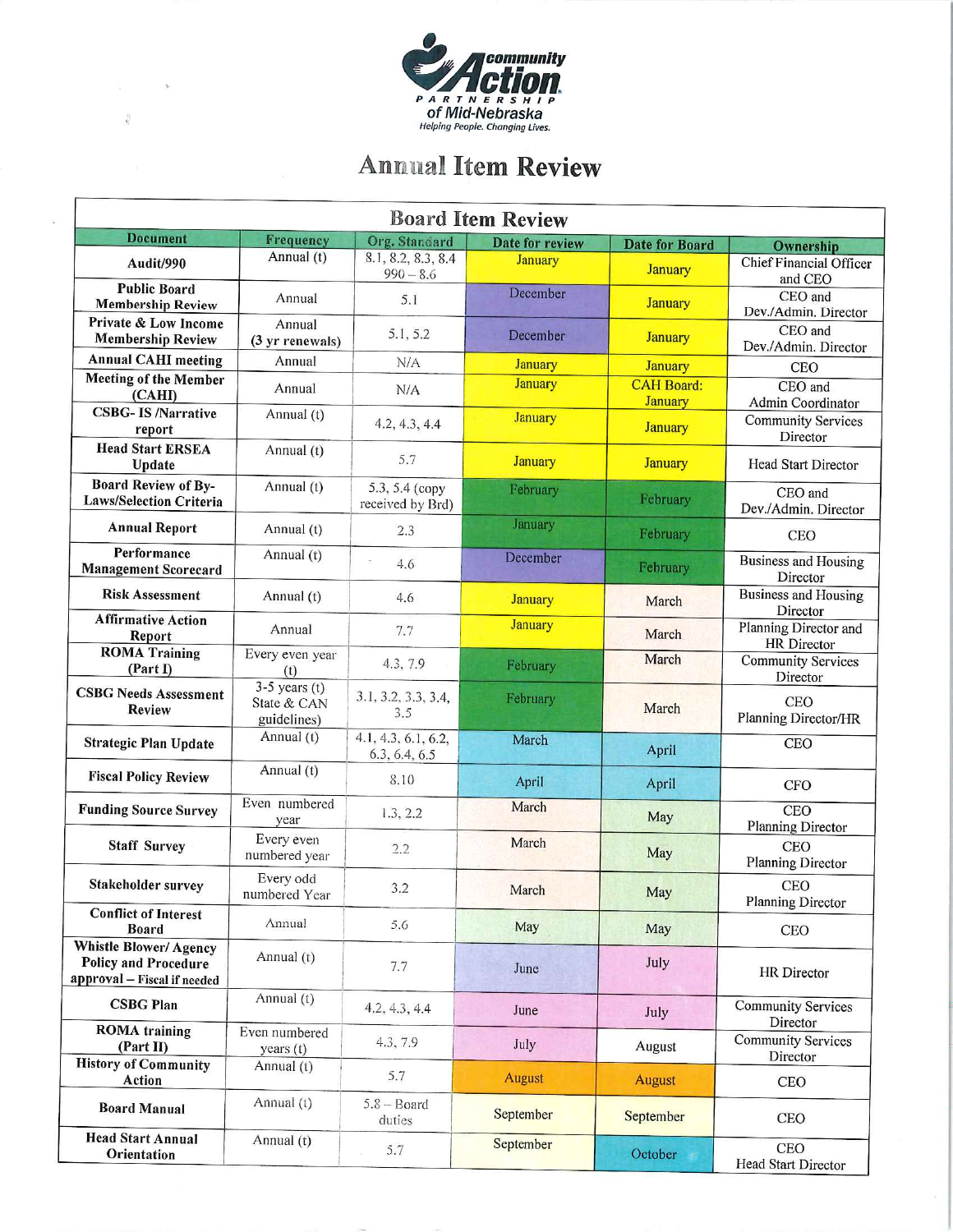| x<br><b>Agency Item Review</b>                   |                                           |               |                        |                                         |  |
|--------------------------------------------------|-------------------------------------------|---------------|------------------------|-----------------------------------------|--|
| Z.<br><b>Document</b>                            | Frequency                                 | Org. Standard | <b>Date for review</b> | Ownership                               |  |
| <b>Update Staff</b><br><b>Certification List</b> | Annual                                    | 7.9           | <b>January</b>         | <b>HR</b> Director                      |  |
| Volunteer & staff auto<br>insurance verification | Annual                                    |               | <b>January</b>         | <b>HR</b> Director                      |  |
| <b>Legal Poster Review</b>                       | Annual                                    |               | <b>January</b>         | Site Review Checklist-<br>Admin 28      |  |
| <b>Agency Brochure</b><br><b>Review 1</b>        | Bi-Annual                                 | 2.3           | January /July          | CEO and Development/<br>Admin. Director |  |
| <b>Leadership Training</b><br>Phase I            | 2-4 times per<br>year (more if<br>needed) | 7.9           |                        | <b>HR</b> Director                      |  |
| <b>Leadership Training</b><br><b>Phase II</b>    | As needed                                 | 7.9           | November               | <b>HR</b> Director                      |  |
| <b>Leadership Training</b><br><b>Phase III</b>   | As needed                                 | 7.9           |                        | <b>HR</b> Director                      |  |
| <b>Agency Brochure</b><br><b>Review 2</b>        | Bi-Annual                                 | 2.3           | July/ January          | CEO and Development/<br>Admin. Director |  |
| <b>NHAP Progress Reports</b>                     | Annual                                    |               | July                   | <b>Community Services</b><br>Director   |  |
| Kansas Foreign Corp<br>file                      | Annual                                    |               | October                | Administrative<br>Coordinator           |  |
| <b>Investment Committee</b><br>Mtg.              | Annual                                    |               | October                | <b>Assistant Fiscal Director</b>        |  |
| <b>Board Room Program</b><br><b>Storyboards</b>  | Annual                                    |               | October                | CEO and HR Director                     |  |

| In Touch Articles and Staff Newsletters              |           |             |                         |                                       |  |
|------------------------------------------------------|-----------|-------------|-------------------------|---------------------------------------|--|
| Document                                             | Frequency | <b>Date</b> | <b>Method</b>           | Ownership                             |  |
| Code of Ethics/Principals<br>Policies and Procedures | Annual    | January     | <b>Staff Newsletter</b> | <b>CEO</b>                            |  |
| <b>Building Maintenance</b><br>and Repairs           | Annual    | January     | In Touch                | <b>HR</b> Director                    |  |
| <b>Incident Reporting</b><br>Procedures              | Annual    | February    | In Touch                | <b>HR</b> Director                    |  |
| EAP/Help Net<br>Website review                       | Annual    | March       | In Touch                | <b>HR</b> Director                    |  |
| <b>Safety Committee Contact</b><br>Information       | Annual    | April       | In Touch                | <b>HR</b> Director                    |  |
| Confidentiality                                      | Annual    | April       | <b>Staff Newsletter</b> | CEO                                   |  |
| Working Safely in<br><b>Summer Heat</b>              | Annual    | May         | In Touch                | <b>HR</b> Director                    |  |
| Drug and Alcohol Free<br>Policy & testing info       | Annual    | June        | In Touch                | <b>HR</b> Director                    |  |
| <b>Attentive Driving</b>                             | Annual    | July        | In Touch                | <b>HR</b> Director                    |  |
| <b>Incident Reporting</b><br>Procedures              | Annual    | August      | In Touch                | <b>HR</b> Director                    |  |
| Emergency Response Plan                              | Annual    | September   | In Touch                | <b>HR</b> Director                    |  |
| Branding                                             | Annual    | October     | <b>Staff Newsletter</b> | <b>CEO</b>                            |  |
| How to avoid slips, trips &<br>falls, Part I         | Annual    | October     | In Touch                | <b>HR</b> Director                    |  |
| How to avoid slips trips &<br>falls Part II          | Annual    | November    | In Touch                | <b>HR</b> Director                    |  |
| EAP/Help Net Website<br>review                       | Annual    | December    | In Touch                | <b>HR</b> Director                    |  |
| <b>ROMA</b>                                          | Monthly   |             | In Touch                | <b>Community Services</b><br>Director |  |

 $\overline{\phantom{a}}$